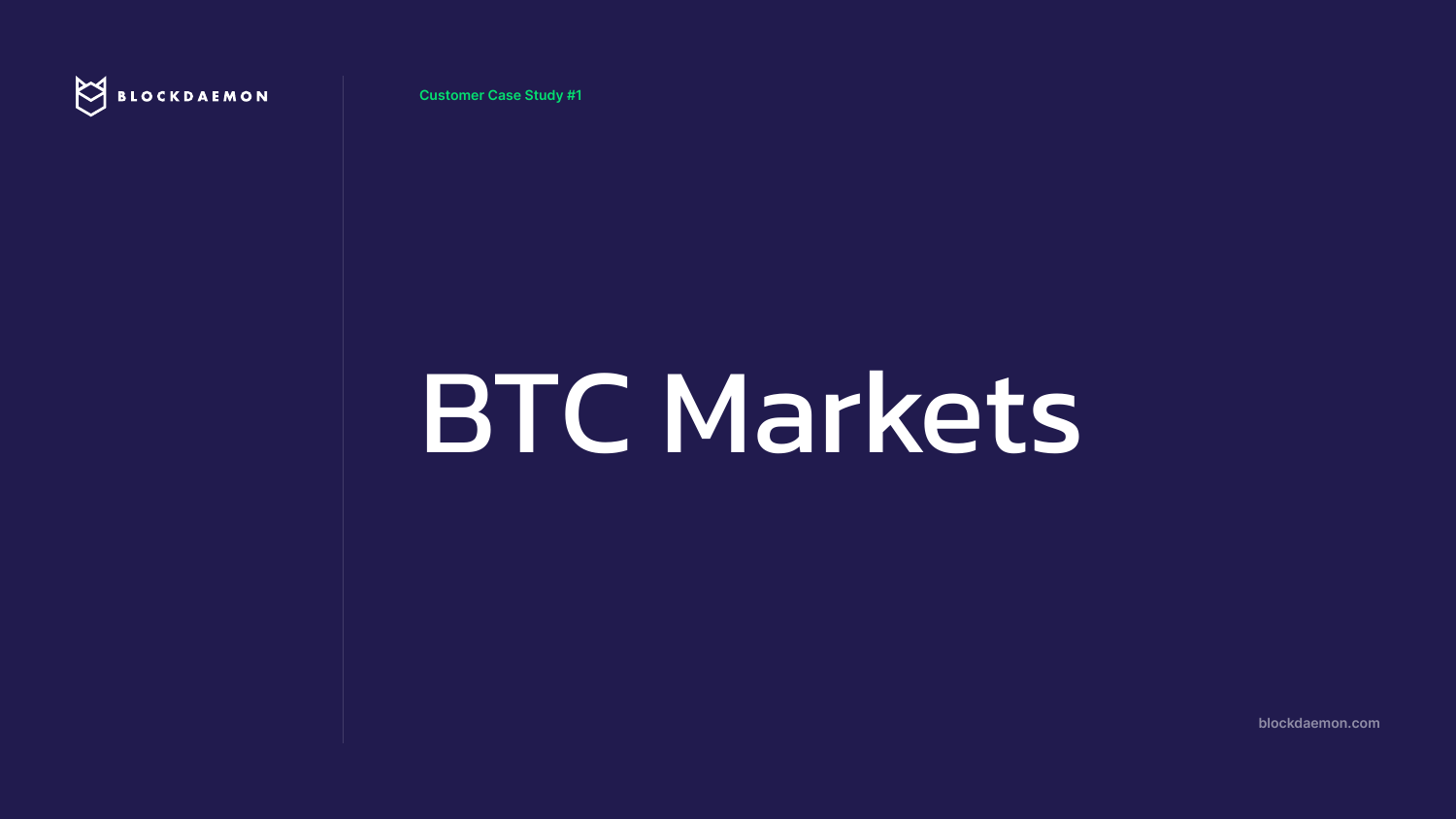### Introduction



Exchanges are crucial access points to crypto assets for the masses, allowing fiat-to-crypto and crypto-to-crypto trading. These services require undisrupted access to a wide range of protocols.

One such exchange, **BTC Markets**, is a 100% privately owned Australian exchange for users to buy and sell crypto assets.

**Founded in 2013**, it is now the country's largest, most liquid crypto exchange. They provide real-time, instant AUD fiat deposits and withdrawals, processed 24/7 via the New Payment Platform.



**In the words of Caroline Bowler, CEO of BTC Markets**

*BTC Markets has over \$8.75 billion in trades & 270,000+ users making it imperative* 

*to collaborate with a secure,* 

*trusted platform.*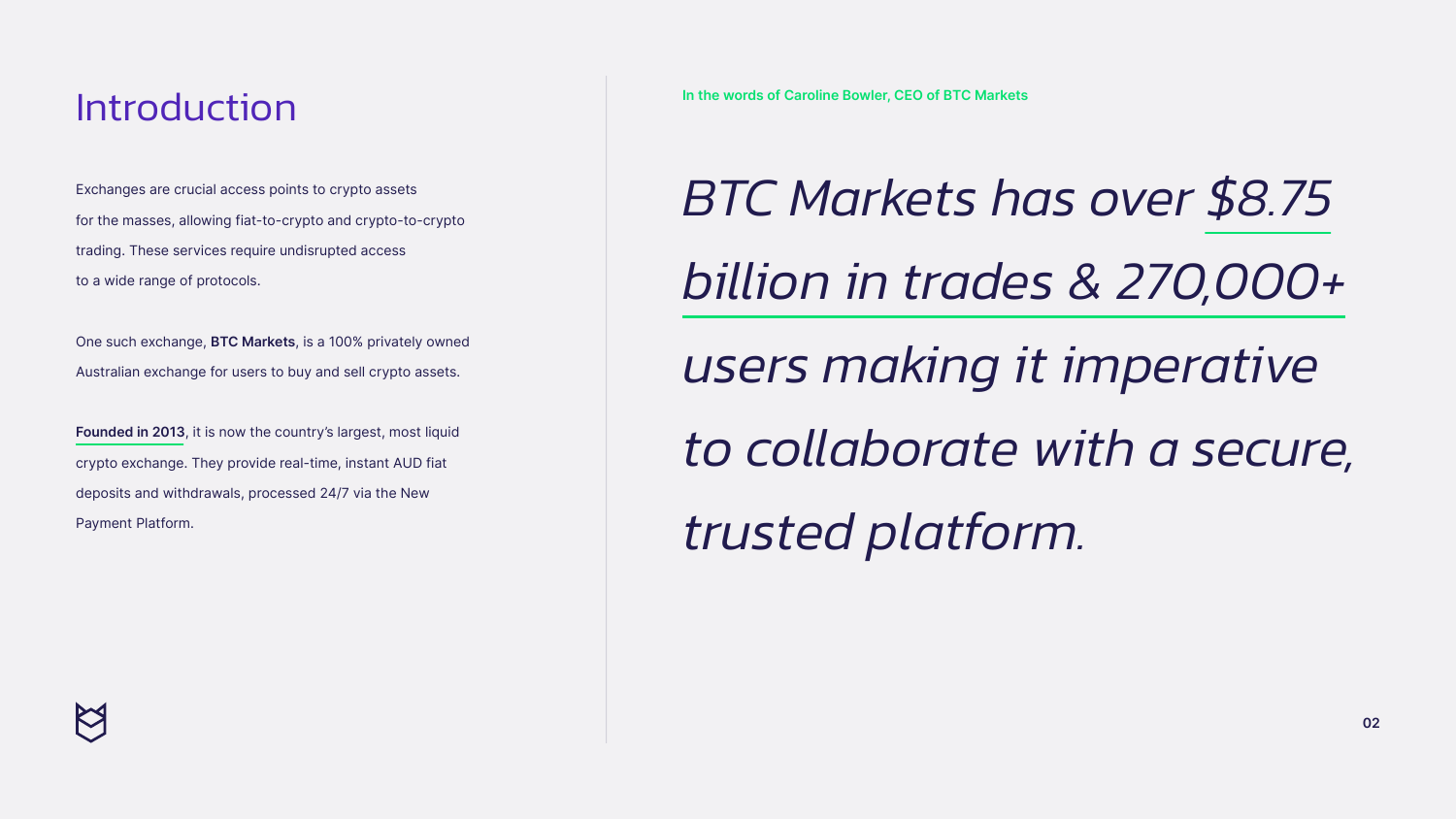

As Australia's top cryptocurrency marketplace, having enterprise level infrastructure to support its users is absolutely essential.

As BTC Markets hosts multiple cryptocurrency protocols, a robust node network for each respective blockchain is needed to deliver the customer experience its users know and love.

It was exactly this need for enterprise level protocol support across multiple geographic locations that BTC Markets sought a trusted infrastructure partner to deliver the level of service they needed as a prominent exchange.





BTC Markets needed infrastructure that was in-line with their world class security.

For example, BTC Markets uses a cold and hot wallet system to secure funds, regularly runs fund reconciliations and encrypts their cold wallet storage in multiple locations.

## What were BTC Markets' infrastructure needs?

### **01 Enterprise Level Infrastructure 02 Local Geographic Support 03 World Class Security**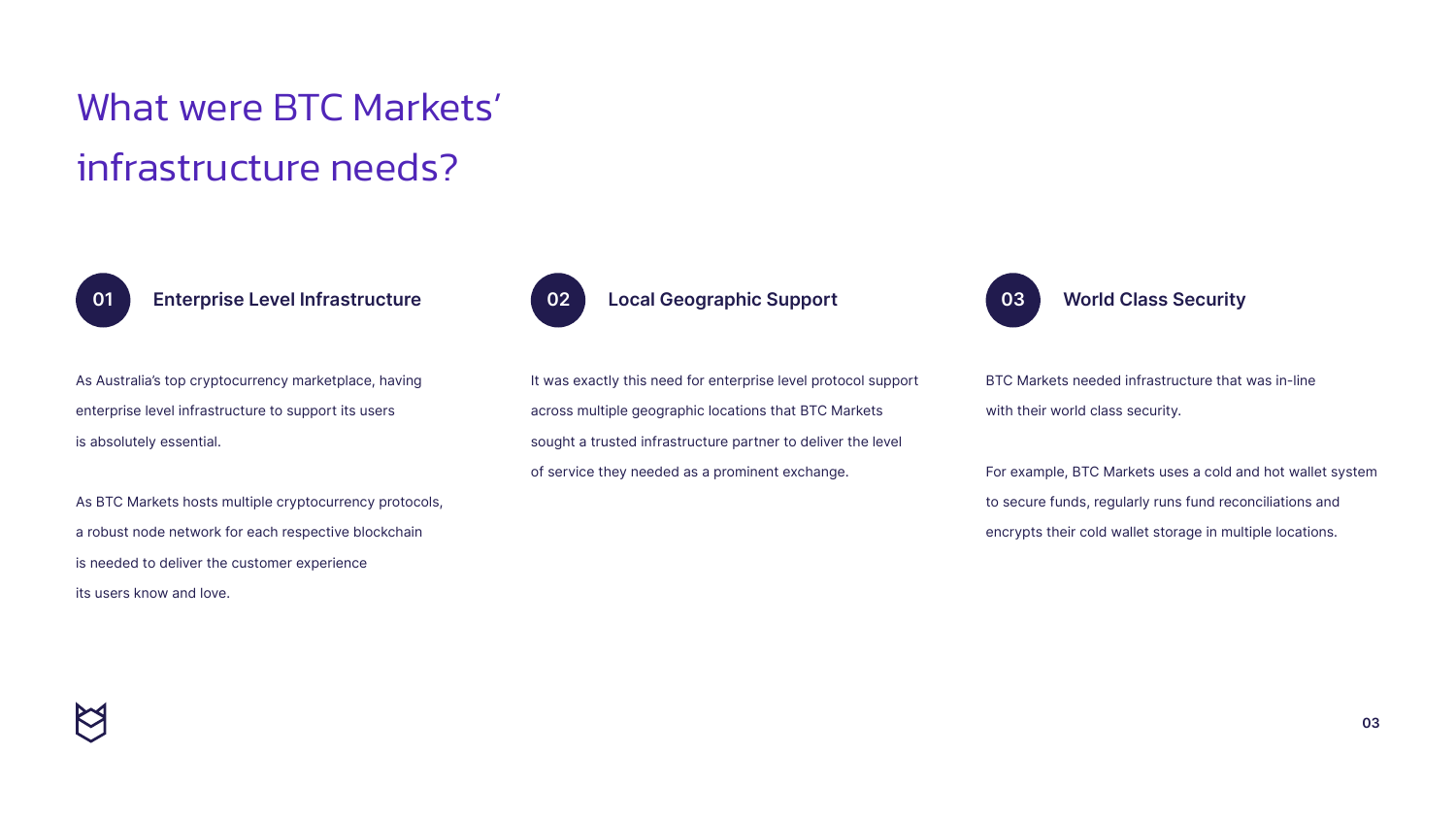# What was BTC Markets seeking?



Partnering with the right infrastructure provider would free up significant resources while improving their customer experience. By outsourcing the maintenance and management of their node infrastructure, they could free up developer time to focus on the services which add value to their customers.



The right infrastructure would reduce overhead costs significantly of operating the exchange.



BTC Markets require high availability (HA validating & non-validating nodes, in order to use their depositing system. Having the right partner would deliver that.

### **02 Faster Operations**

**Benefits of having a trusted node infrastructure provider**

### **01 Better Customer Experience**

BTC Markets was looking for a trusted node infrastructure provider who could service all of the blockchains they cater for on their platform in various locations.

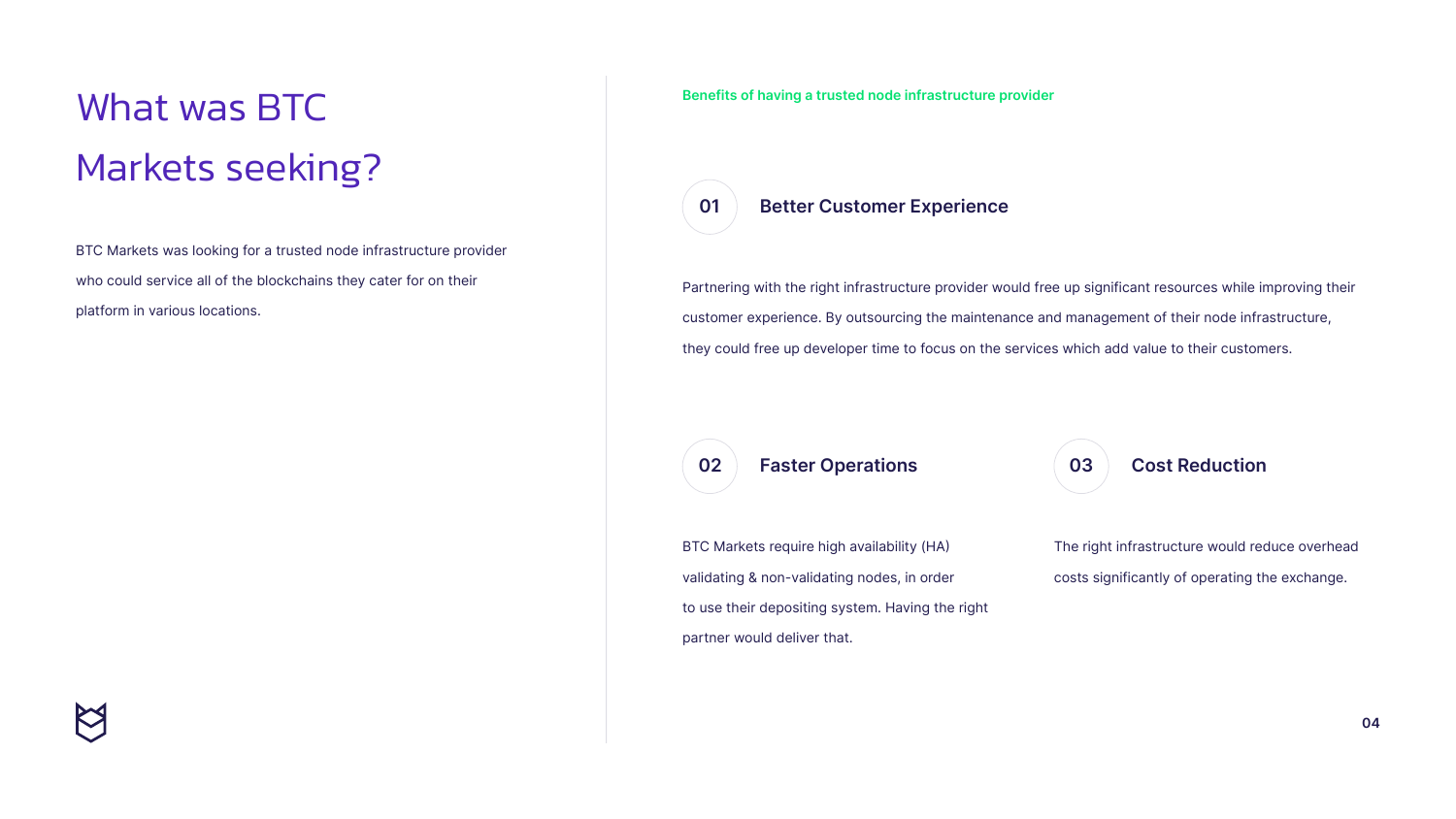## Blockdaemon's Solution: Total node management



As an industry-leader, Blockdaemon was able to support

BTC Markets' need for high-quality nodes in Australia.



This total support across all of the blockchains offered by BTC Markets on their exchange led Blockdaemon to be a perfect candidate.

**High-quality nodes which provided guaranteed uptime, speed, security and support across all of the protocols hosted on the BTC Markets exchange.**



**99.9% up-time of the underlying data-center**



**Monitoring nodes on behalf of BTC Markets, including CPU load, disk, memory, log files, peer count and block height.**

### **The advantages of working with Blockdaemon included**

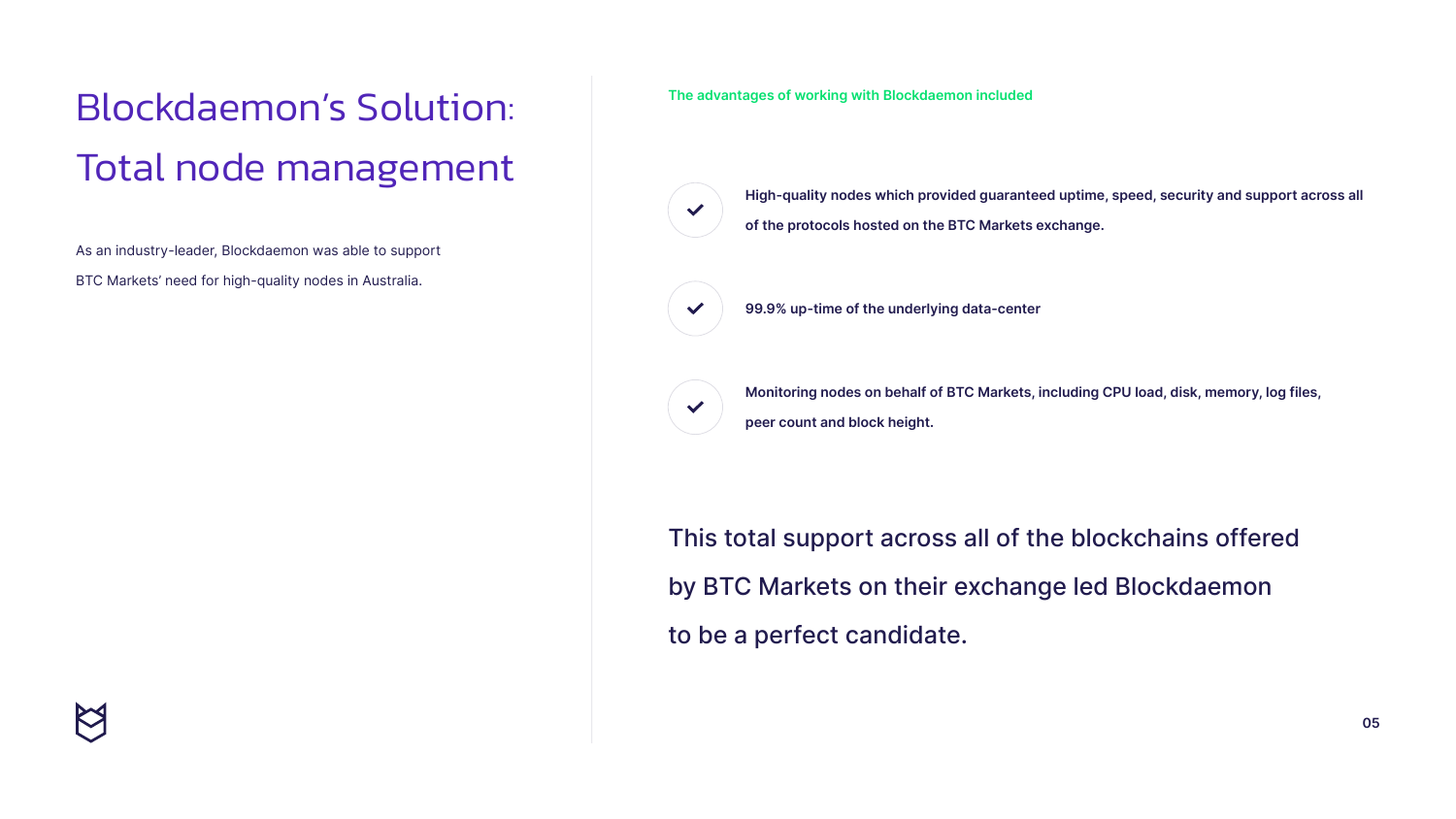# Blockdaemon: Security First



The result of meeting all of these requirements was Blockdaemon becoming a trusted partner for BTC Markets' node requirements.

Blockdaemon was also aligned with BTC Markets' security -first approach.

**Blockdaemon is ISO 27001 aligned with enterprise grade security and backup systems.**

**We never store private keys and actively monitor for potential security threats at all times.**

**Blockdaemon was on call 24/7 to support their infrastructure & regular communication via. Slack for rapid back-and-forth with the BTC Markets team.**

**We also supplied ongoing updates regarding node performance.**



**According to Caroline Bowler, CEO of BTC Markets,**

- *Since they [Blockdaemon] support 30+ protocols, offer monitoring solutions, and handle node software updates, it saves us time and overhead costs so that we can focus*
- *on our customer experience.*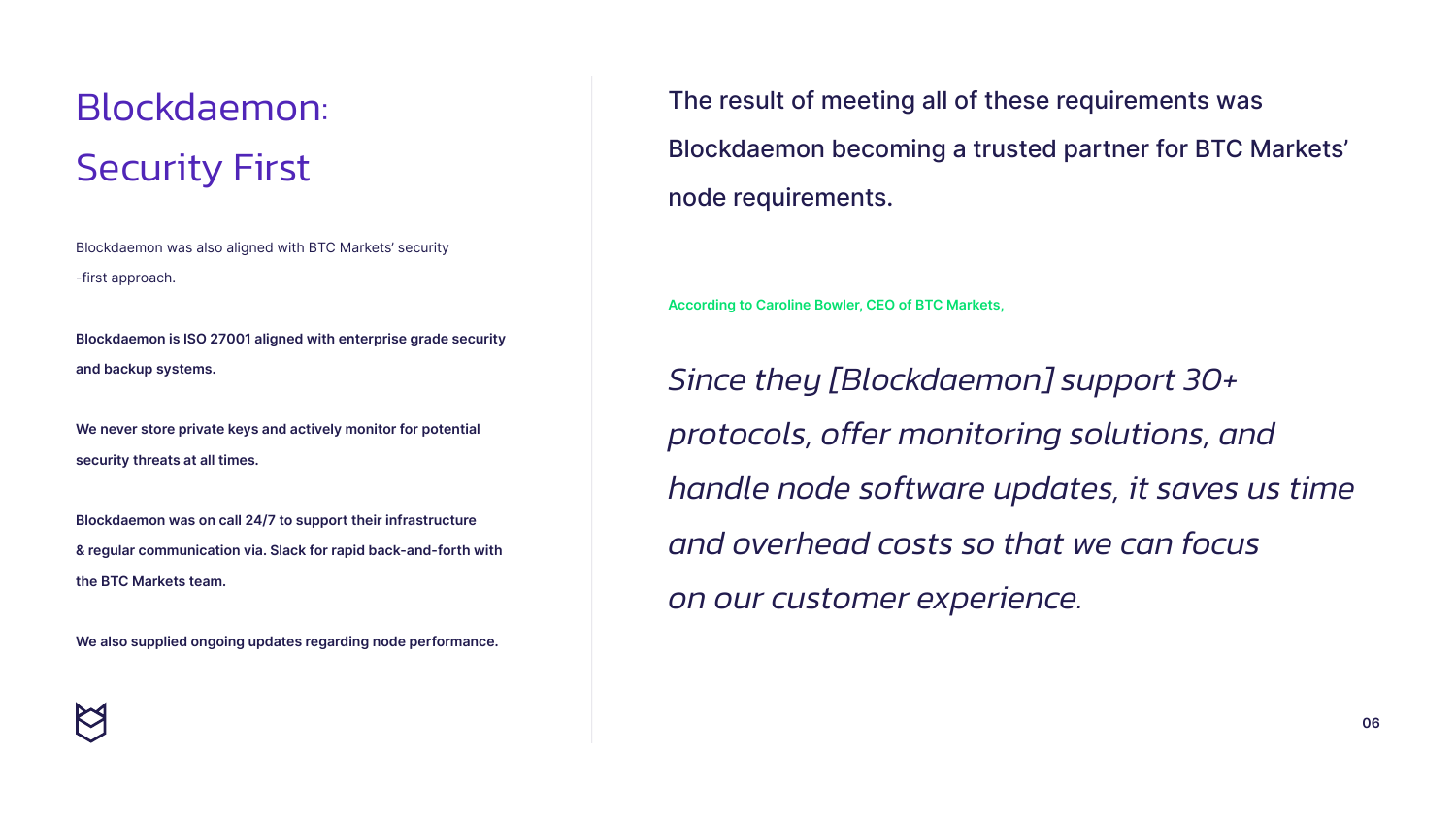

What was the result of BTC Markets working with Blockdaemon?



**BTC Markets' customers enjoyed higher user satisfaction. All users reaped the reward of highquality node infrastructure in the Australian market.**

Improved user experience, as the nodes established in Australia mitigated network latency for their connections. Users profited from the consistent and reliable uptime. Blockdaemon was engaged as a partner to deploy, manage, and maintain nodes in the Australian region with an SLA ensuring uptime of >99.9% and nodes without rate limits.

Providing a high-availability setup using several nodes per protocol with load balancers, Blockdaemon ensured both >99.9% uptime and reliable access to the protocols without rate limits.

 $\blacktriangledown$ 

 $\blacktriangledown$ 

Furthermore, Blockdaemon freed up developers' time to allow them to do what they do best. Now, BTC Markets can focus more on improving user experience, without worrying about node infrastructure management.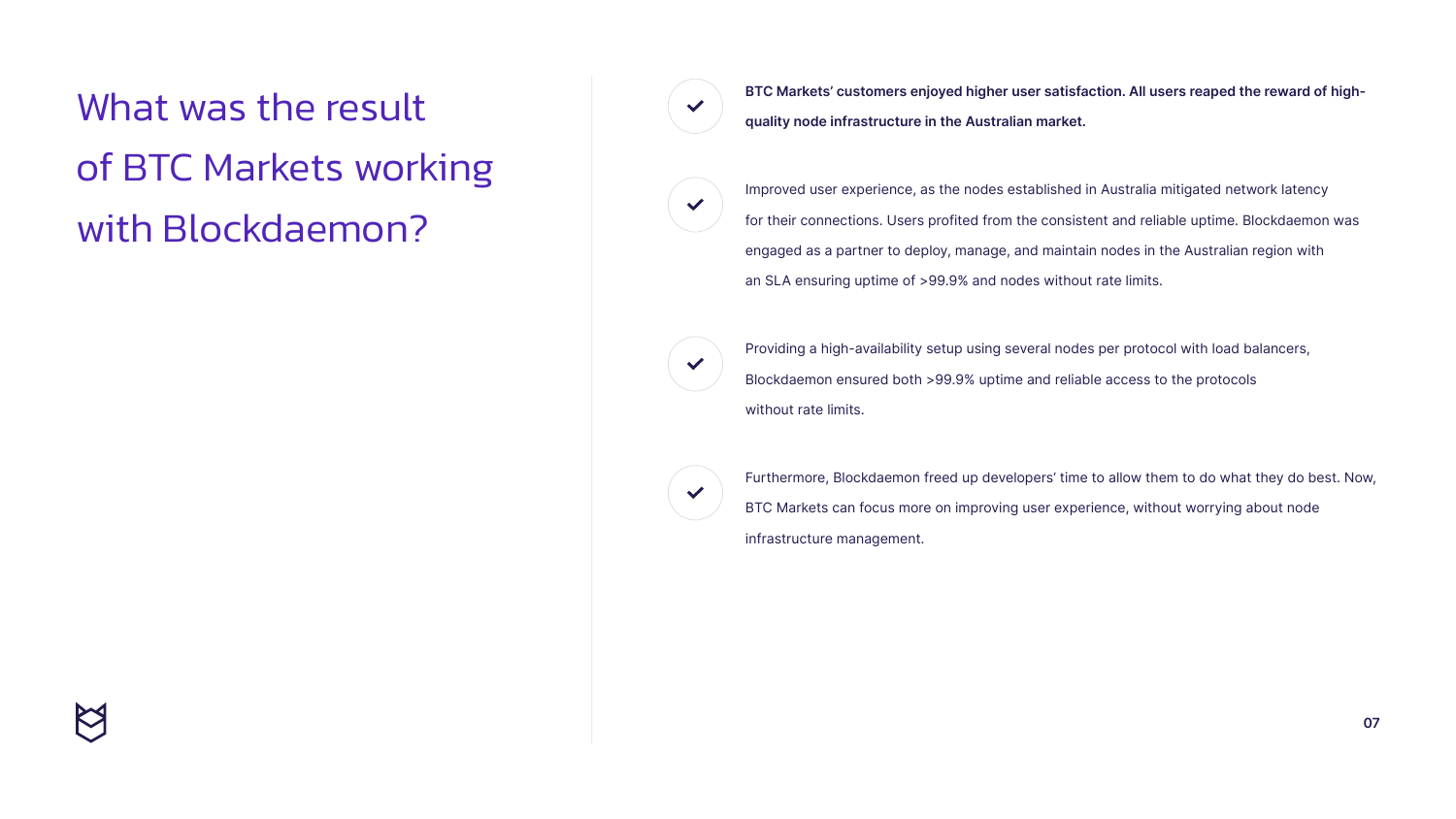

# How Blockdaemon can help you



Blockdaemon's proprietary monitoring systems ensure that optimal health of every single node we manage is maintained.

We manage, maintain and upgrade your nodes to ensure uptime and peak performance.

We achieve all of this with 100% security guaranteed. This means your node is yours exclusively without the risks of shared resources.

Our team is embedded in each protocol community we support, making sure our deployments stay ahead of the curve on all network updates on behalf of our customers.

Our experience running nodes on every major network has led us to develop market leading tooling to help reduce the risk of managing nodes.